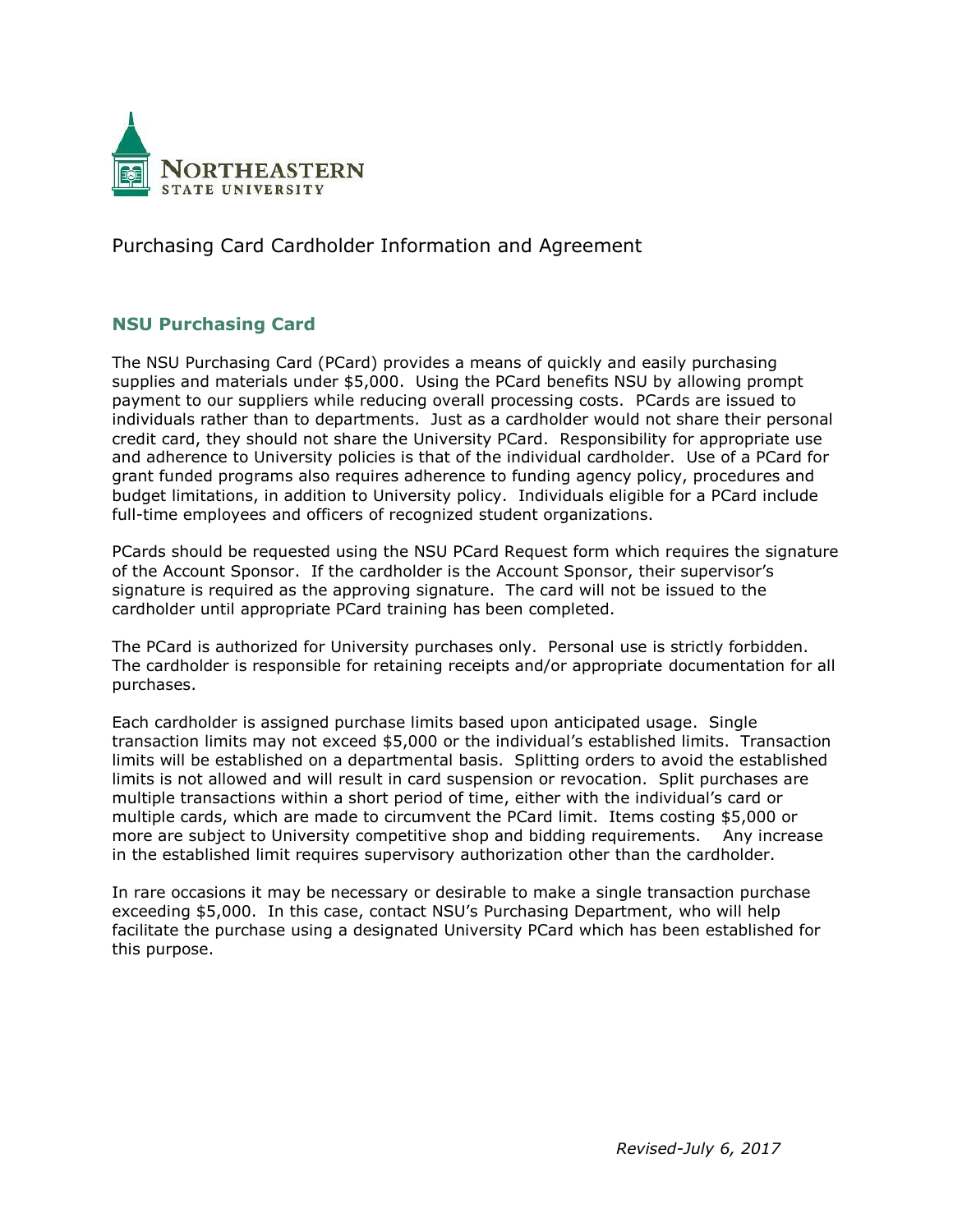#### **Purchases**

As a state agency all purchases made by Northeastern State University within the state of Oklahoma are sales tax exempt, therefore, purchases should not include sales tax. NSU's sales tax exempt number is 1296637952 and FEI number is 91-1898417. If tax is charged on a transaction, the cardholder is responsible for contacting the vendor and requesting that a credit be issued for the tax amount. The cardholder is ultimately responsible for reimbursing the University for the tax amount of the expenditure if a credit has not been issued by the vendor within 90 days from the transaction date.

All items for which delivery is required, such as product delivery, subscriptions, etc., must be delivered to a University address. Use of home addresses for University purchases is not allowed.

Advance payment for goods or services are prohibited, unless approved by Purchasing.

Guidelines of the Regional University System of Oklahoma Board of Regents, the Oklahoma State Regents for Higher Education, the Office of State Finance, and Oklahoma Statutes as well as University policies govern when and how purchases are made. A list of prohibited purchases is below. Although suppliers may accept the PCard for disallowed purchases, it is the ultimate responsibility of the cardholder to avoid the purchase of restricted items. Abuse of the PCard will result in revocation of the card and appropriate disciplinary action.

Prohibited purchases include:

- Alcoholic beverages
- Cash advances
- Computer related equipment and software(Must have IT approval Prior to Purchase)
- Digital devices (iPad, iPod, cameras, etc.)
- Any equipment costing \$2,500 or more
- Gasoline
- Gift certificates and gift cards
- Memberships (individual)
- Personal purchases
- Phone cards
- Postage or stamps (except purchases from JD Young/NSU Drop Zone)
- Tobacco products

As in the NSU Purchasing Policy, rebates, rewards, cash back, and gifts with purchase may not be used for personal gain.

The following may be allowed on the PCard, but require documentation in addition to the receipt retained:

 Travel – The PCard may be used for registration, airfare, baggage, ground transportation, parking fees, toll fees and lodging related to travel authorized under the NSU Travel Policy. An individual credit card will still be required by the hotel for incidental charges beyond the designated room rate and applicable taxes. Please see the travel policy for further information. A printed copy of approved travel voucher with receipts must be retained with appropriate PCard expense report.

Room service, meals, phone charges (not business related), and internet charges (not business related) are NOT allowed on the p-card. State employees and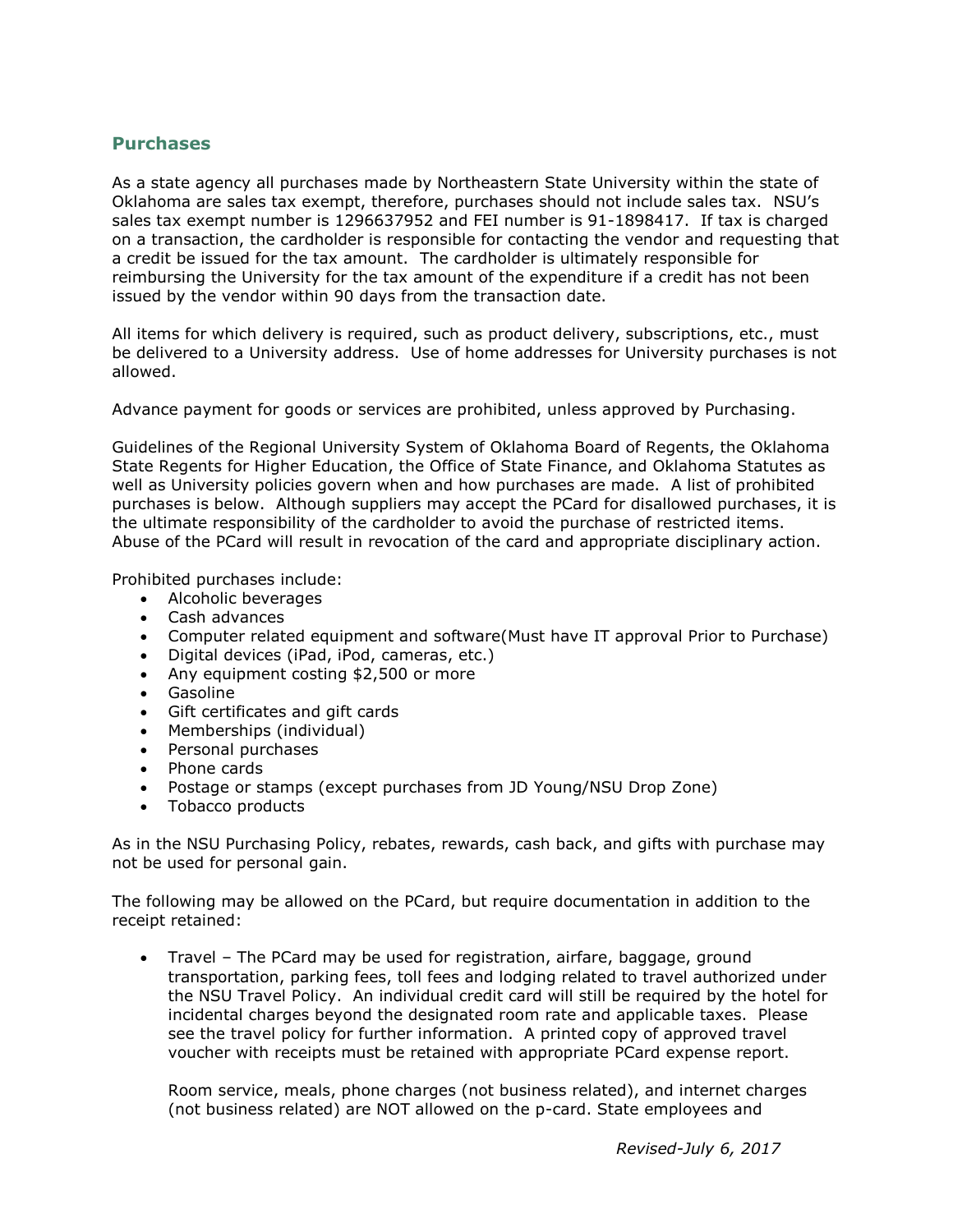authorized non-state personnel traveling on official business are responsible for paying out-of-pocket for all other travel-related expenses. In the case of inadvertent personal charges, the traveler shall reimburse the University for any and all Personal Expenses charged to the p-card (i.e., phone calls, room service, movies, etc.).

- Meals and refreshments Food purchases by University accounts require the Food Purchase Documentation Form, which must detail the public purpose served by the purchase and must have the appropriate signatures. The Food Purchases Policy and form may be found at: [https://procedures.nsuok.edu/BusinessFinance/BusinessAffairs/Purchasing/FoodPurchase](https://procedures.nsuok.edu/BusinessFinance/BusinessAffairs/Purchasing/FoodPurchase.aspx) [.aspx](https://procedures.nsuok.edu/BusinessFinance/BusinessAffairs/Purchasing/FoodPurchase.aspx)
- Awards & trophies Purchases by University accounts must be a part of an established annual awards program. Documentation required is a printed copy of a program, flyer, advertisement, or online information describing the event, which has been signed by the Account Sponsor.
- Printing (off-campus vendors) All off-campus printing must follow NSU Purchasing Office's published policy regarding printing. Printed items displaying an NSU logo should be approved through the University Relations office.
- Flowers or other gifts Purchases for birthdays, congratulations or condolences are considered to be personal expenditures and should be paid for out-of-pocket by the individual or department sending the items. Those cardholders who may be allowed to make these purchases in the name of the University will have prior written authorization from the President's office, and must use Foundation or other contributed funds.

### **Receipts**

Receipts for all purchases must be acquired and retained by the department. As with other purchasing documentation these must be retained for a period of 7 years. Periodic compliance reviews of PCard records will be conducted. Failure to maintain and submit required documentation will result in card suspension or revocation.

Valid receipts will include the following information:

- Date of Purchase
- Merchant Name
- Itemized List of Purchases
- Itemized Pricing
- Total Including Shipping and Handling

If a receipt has been lost, the cardholder must contact the merchant and request a duplicate receipt. Cardholders will be personally responsible for repayment to NSU for any Undocumented purchases. Repeated loss of receipts may be grounds for disciplinary action or cancellation of the PCard.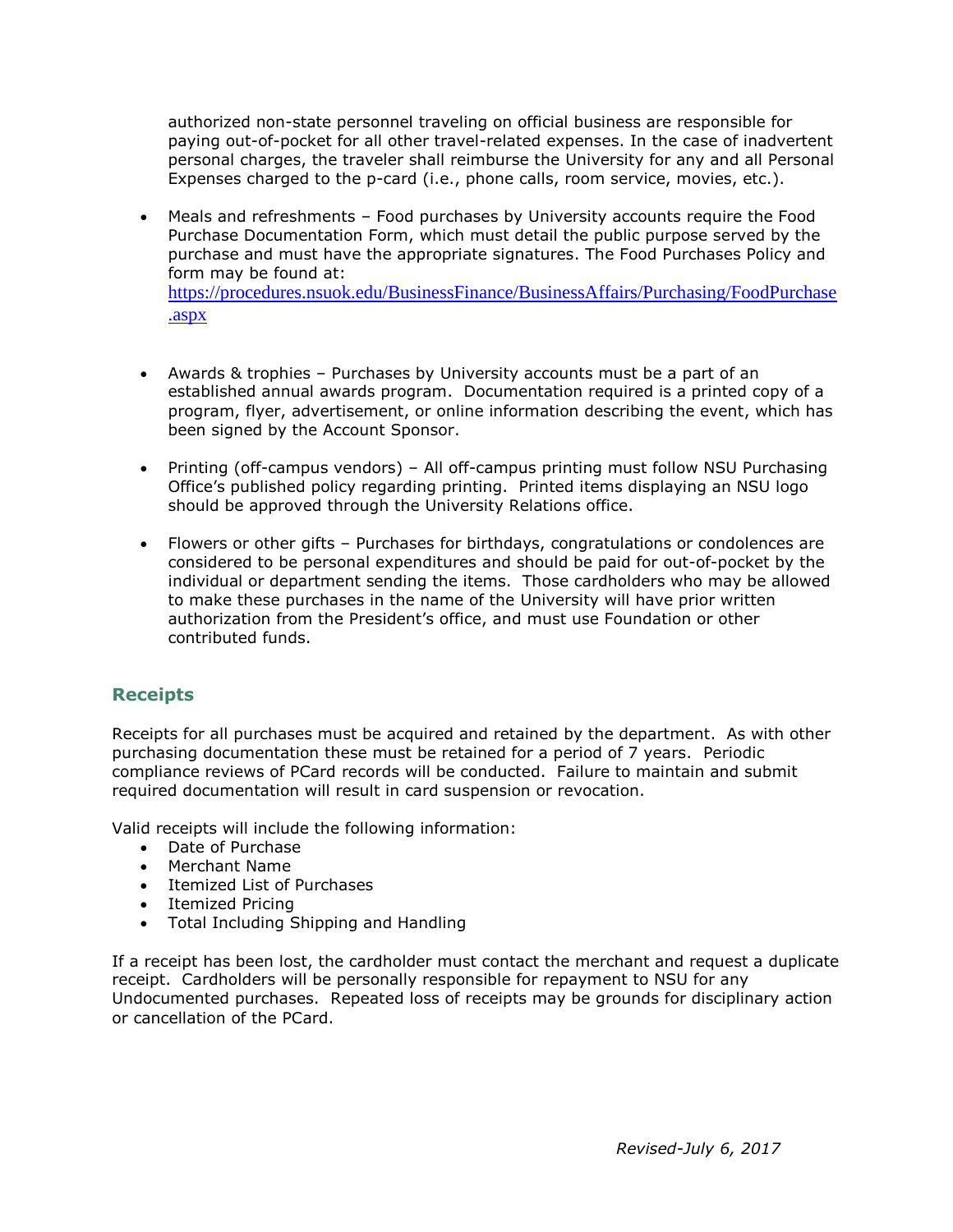## **Cardholder Expense Report**

- The cardholder will go online to [http://smartdata.jpmorgan.com](http://smartdata.jpmorgan.com/) to record the FOAP information related to each transaction.
- Default FOAP information is established for each card. If needed default FOAP information can be modified to reflect correct coding for the transaction. The cardholder is responsible for proper coding of expenses.
- The expense report should be printed and approved by the cardholder and their direct supervisor. Account Sponsors may not act as a secondary approver of their own expense report. If the cardholder is the Account Sponsor, their supervisor's signature is required as the approving signature.
- FOAP information must be modified online by the deadline date established for each processing period as provided in the notification email from Accounts Payable. If not modified, the transactions will be posted to budgets using the default FOAP.
- The signed expense report and associated receipts must be retained by the department.

#### **Grant Purchases**

All purchases using grant funds must be approved by the Office of Grants and Contracts. Federally funded programs with a purchase of \$3,000 - \$150,000 must submit (3) quotes from qualified sources to the Office of Grants and Contracts for review and approval. This must be completed prior to the purchase.

Federal Uniform Guidance for Small Purchases: \$3,000 to \$150,000 Procurement by small purchase procedures. Small purchase procedures are those relatively simple and informal procurement methods for securing services, supplies, or other property that do not cost more than the Simplified Acquisition Threshold. If small purchase procedures are used, price or rate quotations must be obtained from an adequate number of qualified sources.

#### **Disputed Transactions**

In the event of an erroneous charge, the cardholder must contact the merchant and attempt to resolve the problem. The communication should be documented in writing and include the date, persons involved, a brief description of the problem, and the outcome. If the cardholder is unable to resolve the dispute with the merchant, a dispute may be filed through the MasterCard SDOL website at [http://smartdata.jpmorgan.com.](http://smartdata.jpmorgan.com/)

#### **Lost or Stolen Cards**

Lost or stolen cards should be reported immediately to JPMorganChase by phone at (800) 316-6056. The cardholder should then call the NSU PCard Administrator at (918) 444-2170 or the Office of Business Affairs at (918) 444-2187. *Note: The department budget is responsible for all transactions made until the bank is notified.*

#### **Change or Discontinuance of PCard**

The NSU PCard Request form may be used to change default FOAPs and transaction limits or to discontinue an active PCard. This may be found on the Business Affairs website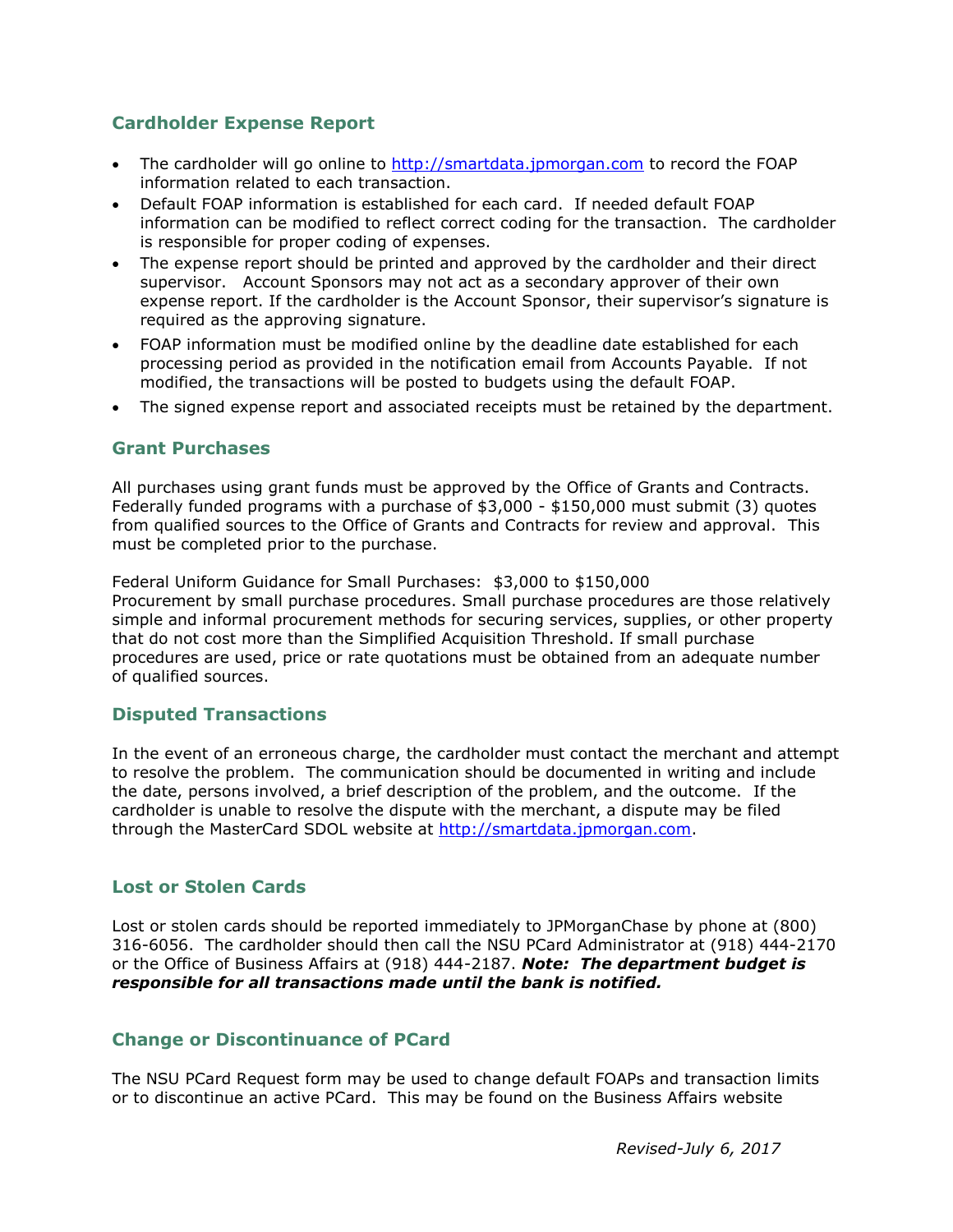[https://procedures.nsuok.edu/Portals/6/Forms/Purchasing-Card-Request-Form.pdf.](https://procedures.nsuok.edu/Portals/6/Forms/Purchasing-Card-Request-Form.pdf) It is not possible to change the cardholder name on an existing PCard. A new request form must be submitted.

### **Acknowledgement and Agreement**

By signing below, I acknowledge that I have read and agree to the terms and conditions of this document. I certify that as a participating cardholder of the NSU Purchasing Card program, I understand and assume the responsibilities listed above.

Cardholder Signature Date

Printed Cardholder Name